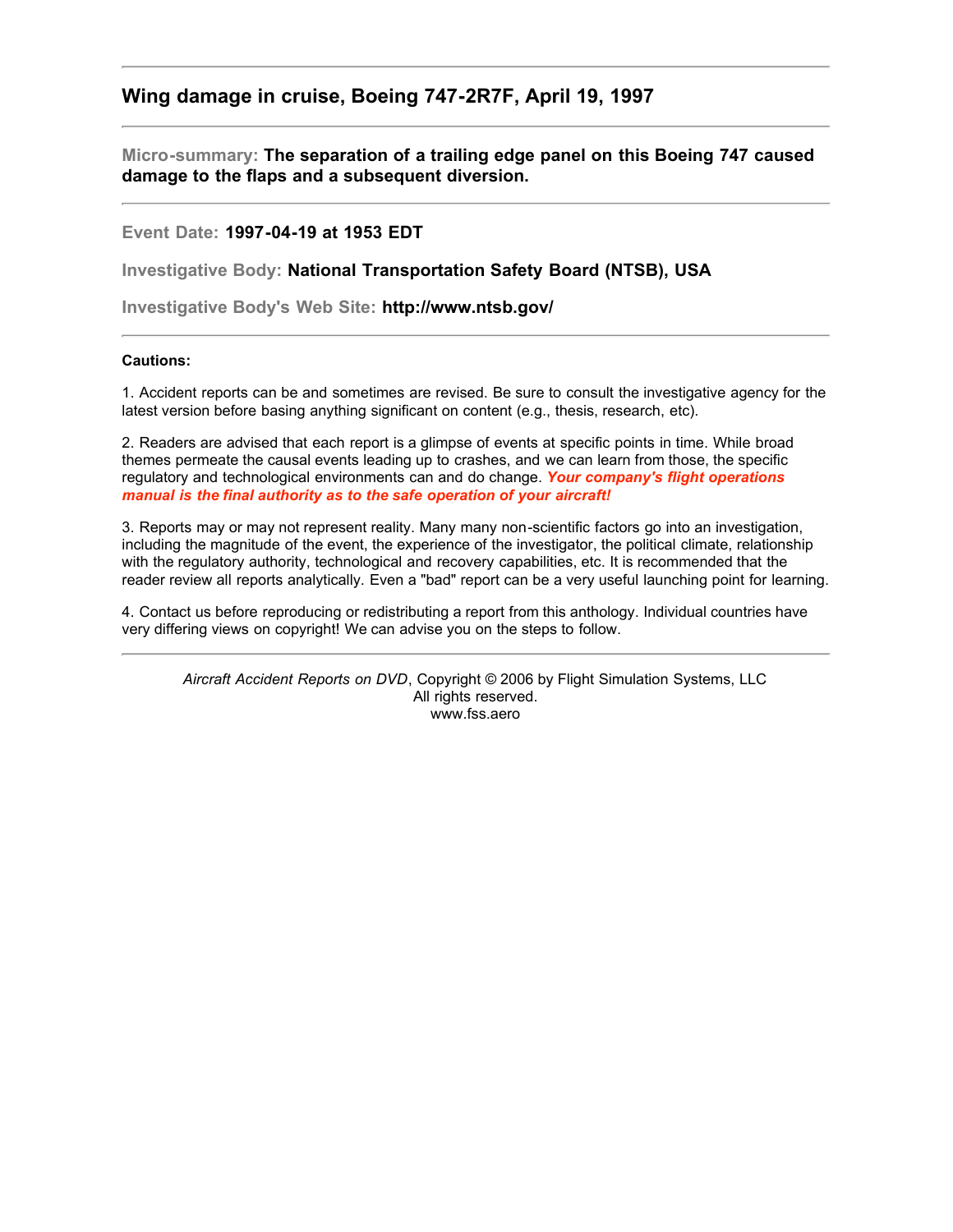| <b>National Transportation Safety Board</b>                                                                                                                                                                                                                                                                                                                                                                                                                                                                                                                                                                                                                                                                                                                                                                                                                                                                                                                                                                                                                                                                                                                                                                                                                                                                                                                                                                                                                                                                                                                                                                                                                                                                                                                                                                                                                                                                                                                                    |       | NTSB ID: MIA97IA147<br>Aircraft Registration Number: N639FE |                                 |                                  |                            |                  |                                                                                                                                                                                                                                                  |  |
|--------------------------------------------------------------------------------------------------------------------------------------------------------------------------------------------------------------------------------------------------------------------------------------------------------------------------------------------------------------------------------------------------------------------------------------------------------------------------------------------------------------------------------------------------------------------------------------------------------------------------------------------------------------------------------------------------------------------------------------------------------------------------------------------------------------------------------------------------------------------------------------------------------------------------------------------------------------------------------------------------------------------------------------------------------------------------------------------------------------------------------------------------------------------------------------------------------------------------------------------------------------------------------------------------------------------------------------------------------------------------------------------------------------------------------------------------------------------------------------------------------------------------------------------------------------------------------------------------------------------------------------------------------------------------------------------------------------------------------------------------------------------------------------------------------------------------------------------------------------------------------------------------------------------------------------------------------------------------------|-------|-------------------------------------------------------------|---------------------------------|----------------------------------|----------------------------|------------------|--------------------------------------------------------------------------------------------------------------------------------------------------------------------------------------------------------------------------------------------------|--|
| <b>FACTUAL REPORT</b>                                                                                                                                                                                                                                                                                                                                                                                                                                                                                                                                                                                                                                                                                                                                                                                                                                                                                                                                                                                                                                                                                                                                                                                                                                                                                                                                                                                                                                                                                                                                                                                                                                                                                                                                                                                                                                                                                                                                                          |       |                                                             | Occurrence Date: 04/19/1997     |                                  | Most Critical Injury: None |                  |                                                                                                                                                                                                                                                  |  |
| <b>AVIATION</b>                                                                                                                                                                                                                                                                                                                                                                                                                                                                                                                                                                                                                                                                                                                                                                                                                                                                                                                                                                                                                                                                                                                                                                                                                                                                                                                                                                                                                                                                                                                                                                                                                                                                                                                                                                                                                                                                                                                                                                |       |                                                             | Occurrence Type: Incident       |                                  | Investigated By: NTSB      |                  |                                                                                                                                                                                                                                                  |  |
| Location/Time                                                                                                                                                                                                                                                                                                                                                                                                                                                                                                                                                                                                                                                                                                                                                                                                                                                                                                                                                                                                                                                                                                                                                                                                                                                                                                                                                                                                                                                                                                                                                                                                                                                                                                                                                                                                                                                                                                                                                                  |       |                                                             |                                 |                                  |                            |                  |                                                                                                                                                                                                                                                  |  |
| <b>Nearest City/Place</b>                                                                                                                                                                                                                                                                                                                                                                                                                                                                                                                                                                                                                                                                                                                                                                                                                                                                                                                                                                                                                                                                                                                                                                                                                                                                                                                                                                                                                                                                                                                                                                                                                                                                                                                                                                                                                                                                                                                                                      | State |                                                             |                                 | Local Time                       | Time Zone                  |                  |                                                                                                                                                                                                                                                  |  |
| <b>MIAMI</b>                                                                                                                                                                                                                                                                                                                                                                                                                                                                                                                                                                                                                                                                                                                                                                                                                                                                                                                                                                                                                                                                                                                                                                                                                                                                                                                                                                                                                                                                                                                                                                                                                                                                                                                                                                                                                                                                                                                                                                   | FL.   |                                                             | 33166                           | 1953                             | <b>EDT</b>                 |                  |                                                                                                                                                                                                                                                  |  |
| Airport Proximity: Off Airport/Airstrip                                                                                                                                                                                                                                                                                                                                                                                                                                                                                                                                                                                                                                                                                                                                                                                                                                                                                                                                                                                                                                                                                                                                                                                                                                                                                                                                                                                                                                                                                                                                                                                                                                                                                                                                                                                                                                                                                                                                        |       |                                                             | Distance From Landing Facility: |                                  | Direction From Airport:    |                  |                                                                                                                                                                                                                                                  |  |
| <b>Aircraft Information Summary</b>                                                                                                                                                                                                                                                                                                                                                                                                                                                                                                                                                                                                                                                                                                                                                                                                                                                                                                                                                                                                                                                                                                                                                                                                                                                                                                                                                                                                                                                                                                                                                                                                                                                                                                                                                                                                                                                                                                                                            |       |                                                             |                                 |                                  |                            |                  |                                                                                                                                                                                                                                                  |  |
| Aircraft Manufacturer                                                                                                                                                                                                                                                                                                                                                                                                                                                                                                                                                                                                                                                                                                                                                                                                                                                                                                                                                                                                                                                                                                                                                                                                                                                                                                                                                                                                                                                                                                                                                                                                                                                                                                                                                                                                                                                                                                                                                          |       |                                                             | Model/Series                    |                                  |                            | Type of Aircraft |                                                                                                                                                                                                                                                  |  |
| Boeing                                                                                                                                                                                                                                                                                                                                                                                                                                                                                                                                                                                                                                                                                                                                                                                                                                                                                                                                                                                                                                                                                                                                                                                                                                                                                                                                                                                                                                                                                                                                                                                                                                                                                                                                                                                                                                                                                                                                                                         |       |                                                             | 747-2R7F                        |                                  | Airplane                   |                  |                                                                                                                                                                                                                                                  |  |
| Sightseeing Flight: No                                                                                                                                                                                                                                                                                                                                                                                                                                                                                                                                                                                                                                                                                                                                                                                                                                                                                                                                                                                                                                                                                                                                                                                                                                                                                                                                                                                                                                                                                                                                                                                                                                                                                                                                                                                                                                                                                                                                                         |       |                                                             |                                 | Air Medical Transport Flight: No |                            |                  |                                                                                                                                                                                                                                                  |  |
| Narrative                                                                                                                                                                                                                                                                                                                                                                                                                                                                                                                                                                                                                                                                                                                                                                                                                                                                                                                                                                                                                                                                                                                                                                                                                                                                                                                                                                                                                                                                                                                                                                                                                                                                                                                                                                                                                                                                                                                                                                      |       |                                                             |                                 |                                  |                            |                  |                                                                                                                                                                                                                                                  |  |
| to Wilmington Trust Company Trustee, operated by Atlas Air Inc., as a 14 CFR Part 121 scheduled<br>domestic/international cargo flight, experienced an in-flight failure of the right inboard trailing<br>edge wing skin panel in cruise flight. The pilot-in-command diverted back to his departure airport<br>and landed without further incident. Visual meteorological conditions prevailed, and an IFR flight<br>plan was filed.<br>reported no injuries. The flight originated from Miami International Airport, Miami, Florida about<br>33 minutes before the incident. The destination airport was Bogota, Columbia.<br>The<br>started. At the same time the No. 2 engine thrust reverser armed light illuminated. No other lights<br>The abnormal procedures check was initiated, the No. 2 throttle was moved to the idle<br>illuminated.<br>position, and airspeed was reduced to 290 knots. As the airspeed decreased the buffet/vibration<br>The vibration stopped after airspeed reached 270 knots. A landing was accomplished with<br>decreased.<br>the No. 2 engine in the idle position. Examination of the airplane after landing revealed the right<br>inboard trailing edge wing skin panel had delaminated and was missing.<br>According to Atlas Air Manager, Maintenance, South America Area and Miami, N639FE was<br>acquired from Federal Express (FedEx) on April 12, 1997. The airplane was scheduled to have a "c"<br>check on March 4, 1997, at Mobile Aerospace Facility, Mobile, Alabama. Review of a routine card No.<br>760003 provided by FedEx to Atlas Air on May 1, 1997, revealed that a "THROUGH VISUAL INSPECTION OF<br>UPPER WING FROM AND INCLUDING FUSELAGE FILLET TO W8L 515 FROM CENTERLINE OF L/E TO EXTREME TE<br>INCLUDING #7 #8<br>conducted on December 29, 1996, in accordance with Boeing Service Bulletin No. 747-57-2261.<br>Review of N639FE logbooks revealed the No. 2 engine throttle reverser arm light illuminated |       |                                                             |                                 |                                  |                            |                  | The airline transport pilot-in-command (PIC), first officer and fight engineer<br>PIC stated he was level at flight level 290 when a pronounced airframe vibration<br>SPOILERS RH & I/8 AILERON FOR CLEANLINESS, CONDITION AND DELAMINATION" was |  |
| in-flight after level off on April 18, 1997. The light went off when the throttles were pulled back<br>to idle. Examination revealed a faulty reverser arm switch, and the item was carried as deferred in<br>the logbook. On landing at Miami on the day of the incident, all four thrust reversers operated<br>normally on landing.<br>Examination of the airplane by Atlas Air maintenance personnel after the incident revealed<br>the right hand wing fixed trailing edge panel had failed. About 1/3 of the panel had departed the<br>airplane colliding with the right hand inboard fore flap and the inboard mid flap. The total time                                                                                                                                                                                                                                                                                                                                                                                                                                                                                                                                                                                                                                                                                                                                                                                                                                                                                                                                                                                                                                                                                                                                                                                                                                                                                                                                  |       |                                                             |                                 |                                  |                            |                  |                                                                                                                                                                                                                                                  |  |
| on the airframe is 63,503 hours with 14,697 cycles. The airplane has been operated by Atlas Air for<br>21 hours and 5 cycles.<br>Review of Boeing Service Bulletin No. 747-57-2261 indicates that 40 operators sent Boeing<br>239 service reports on surface cracks, dents, disbonding or water-contamination in the area of the<br>titanium doubler and at the aft end of those panels. In 95 of these service reports, the operators<br>FACTUAL REPORT - AVIATION                                                                                                                                                                                                                                                                                                                                                                                                                                                                                                                                                                                                                                                                                                                                                                                                                                                                                                                                                                                                                                                                                                                                                                                                                                                                                                                                                                                                                                                                                                            |       |                                                             |                                 |                                  |                            |                  |                                                                                                                                                                                                                                                  |  |
|                                                                                                                                                                                                                                                                                                                                                                                                                                                                                                                                                                                                                                                                                                                                                                                                                                                                                                                                                                                                                                                                                                                                                                                                                                                                                                                                                                                                                                                                                                                                                                                                                                                                                                                                                                                                                                                                                                                                                                                |       |                                                             |                                 |                                  |                            |                  | Page 1                                                                                                                                                                                                                                           |  |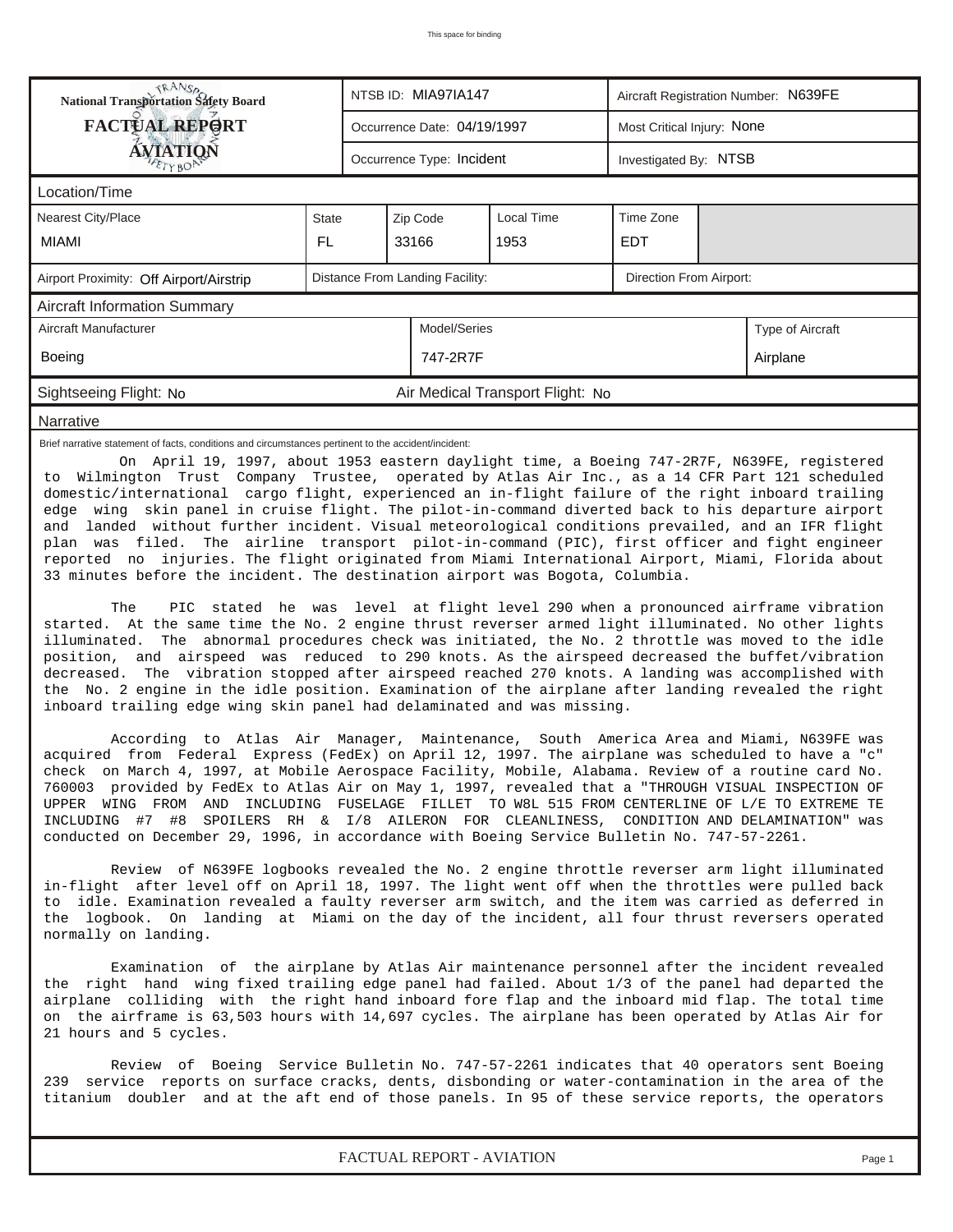| <b>National Transportation Safety Board</b> | NTSB ID: MIA97IA147         |  |
|---------------------------------------------|-----------------------------|--|
| <b>FACTUAL REPORT</b>                       | Occurrence Date: 04/19/1997 |  |
|                                             | Occurrence Type: Incident   |  |

## *Narrative (Continued)*

informed Boeing that pieces of the upper panel departed the airplanes in flight. At the time of these service reports, the airplanes had flight hours between 1,110 and 80,920 and flight cycles between 342 and 19,460.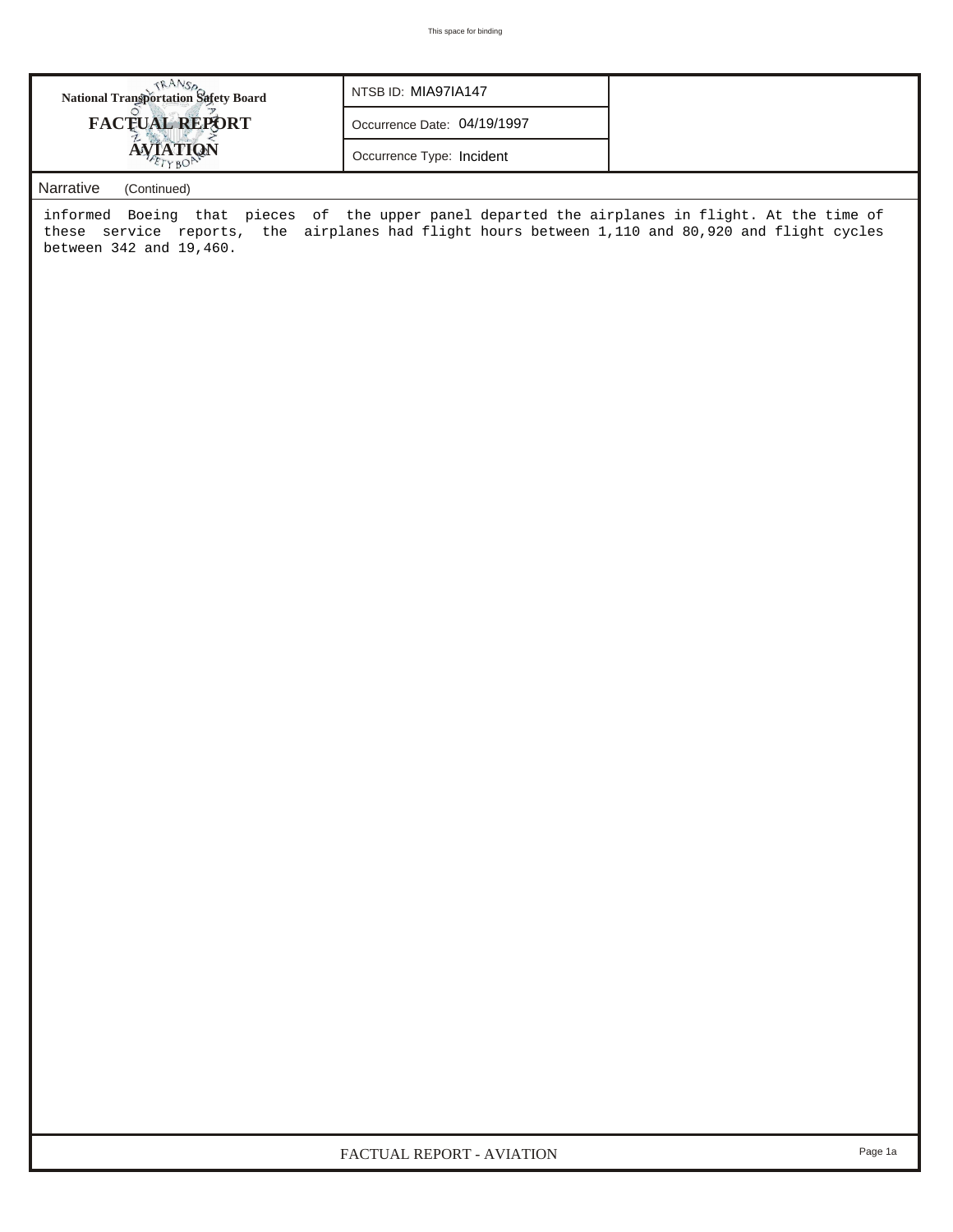| <b>National Transportation Safety Board</b>                         |                    | NTSB ID: MIA97IA147                                      |                         |                                                   |         |   |                                |          |                    |                           |                     |  |
|---------------------------------------------------------------------|--------------------|----------------------------------------------------------|-------------------------|---------------------------------------------------|---------|---|--------------------------------|----------|--------------------|---------------------------|---------------------|--|
| <b>FACTUAL REPORT</b>                                               |                    |                                                          |                         | Occurrence Date: 04/19/1997                       |         |   |                                |          |                    |                           |                     |  |
| <b>AVIATION</b>                                                     |                    | Occurrence Type: Incident                                |                         |                                                   |         |   |                                |          |                    |                           |                     |  |
| Landing Facility/Approach Information                               |                    |                                                          |                         |                                                   |         |   |                                |          |                    |                           |                     |  |
| <b>Airport Name</b>                                                 |                    |                                                          | Airport ID:             | <b>Airport Elevation</b>                          |         |   | Runway Used                    |          | Runway Length      |                           | Runway Width        |  |
|                                                                     |                    |                                                          |                         |                                                   | Ft. MSL | 0 |                                |          |                    |                           |                     |  |
| Runway Surface Type:                                                |                    |                                                          |                         |                                                   |         |   |                                |          |                    |                           |                     |  |
| Runway Surface Condition:                                           |                    |                                                          |                         |                                                   |         |   |                                |          |                    |                           |                     |  |
| Type Instrument Approach: NONE                                      |                    |                                                          |                         |                                                   |         |   |                                |          |                    |                           |                     |  |
| VFR Approach/Landing: Precautionary Landing                         |                    |                                                          |                         |                                                   |         |   |                                |          |                    |                           |                     |  |
| Aircraft Information                                                |                    |                                                          |                         |                                                   |         |   |                                |          |                    |                           |                     |  |
| Aircraft Manufacturer<br>Boeing                                     |                    |                                                          |                         | Model/Series<br>747-2R7F                          |         |   |                                |          | 21650              | <b>Serial Number</b>      |                     |  |
| Airworthiness Certificate(s): Transport                             |                    |                                                          |                         |                                                   |         |   |                                |          |                    |                           |                     |  |
| Landing Gear Type: Retractable - Tricycle                           |                    |                                                          |                         |                                                   |         |   |                                |          |                    |                           |                     |  |
| Homebuilt Aircraft? No                                              | Number of Seats: 3 |                                                          |                         | Certified Max Gross Wt.                           |         |   | 301848 LBS                     |          |                    | Number of Engines: 4      |                     |  |
| Engine Type:<br>Turbo Fan                                           |                    |                                                          | P&W                     | Engine Manufacturer:<br>Model/Series:<br>JT9D-70A |         |   |                                |          |                    | Rated Power:<br>52000 LBS |                     |  |
| - Aircraft Inspection Information                                   |                    |                                                          |                         |                                                   |         |   |                                |          |                    |                           |                     |  |
| Type of Last Inspection                                             |                    |                                                          | Date of Last Inspection |                                                   |         |   | Time Since Last Inspection     |          |                    |                           | Airframe Total Time |  |
| AAIP                                                                |                    |                                                          | 04/1997                 |                                                   |         |   |                                | 21 Hours |                    |                           | 63503 Hours         |  |
| - Emergency Locator Transmitter (ELT) Information                   |                    |                                                          |                         |                                                   |         |   |                                |          |                    |                           |                     |  |
| ELT Installed? Yes                                                  |                    | ELT Operated? No<br>ELT Aided in Locating Accident Site? |                         |                                                   |         |   |                                |          |                    |                           |                     |  |
| Owner/Operator Information                                          |                    |                                                          |                         |                                                   |         |   |                                |          |                    |                           |                     |  |
| <b>Registered Aircraft Owner</b>                                    |                    |                                                          | <b>Street Address</b>   |                                                   |         |   | RODNEY SQ NO ATTN: CORP TR ADM |          |                    |                           |                     |  |
| <b>WILMINGTON TRUST CO TRUSTEE</b>                                  |                    |                                                          | City                    |                                                   |         |   |                                |          | <b>State</b>       | Zip Code                  |                     |  |
|                                                                     |                    |                                                          | <b>Street Address</b>   | <b>WILMINGTON</b>                                 |         |   |                                |          |                    | DE                        | 19890               |  |
| <b>Operator of Aircraft</b>                                         |                    |                                                          |                         | BLDG 151 JFK INT AIRPORT                          |         |   |                                |          |                    |                           |                     |  |
| <b>ATLAS AIR</b>                                                    |                    |                                                          | City<br><b>JAMAICA</b>  |                                                   |         |   |                                |          | State<br><b>NY</b> | Zip Code<br>11430         |                     |  |
| Operator Does Business As:                                          |                    |                                                          |                         |                                                   |         |   | Operator Designator Code: UIEA |          |                    |                           |                     |  |
| - Type of U.S. Certificate(s) Held:                                 |                    |                                                          |                         |                                                   |         |   |                                |          |                    |                           |                     |  |
| Air Carrier Operating Certificate(s): Flag Carrier/Domestic         |                    |                                                          |                         |                                                   |         |   |                                |          |                    |                           |                     |  |
| Operating Certificate:                                              |                    |                                                          |                         | Operator Certificate:                             |         |   |                                |          |                    |                           |                     |  |
| Regulation Flight Conducted Under: Part 121: Air Carrier            |                    |                                                          |                         |                                                   |         |   |                                |          |                    |                           |                     |  |
| Type of Flight Operation Conducted: Scheduled; International; Cargo |                    |                                                          |                         |                                                   |         |   |                                |          |                    |                           |                     |  |
|                                                                     |                    |                                                          |                         | FACTUAL REPORT - AVIATION                         |         |   |                                |          |                    |                           | Page 2              |  |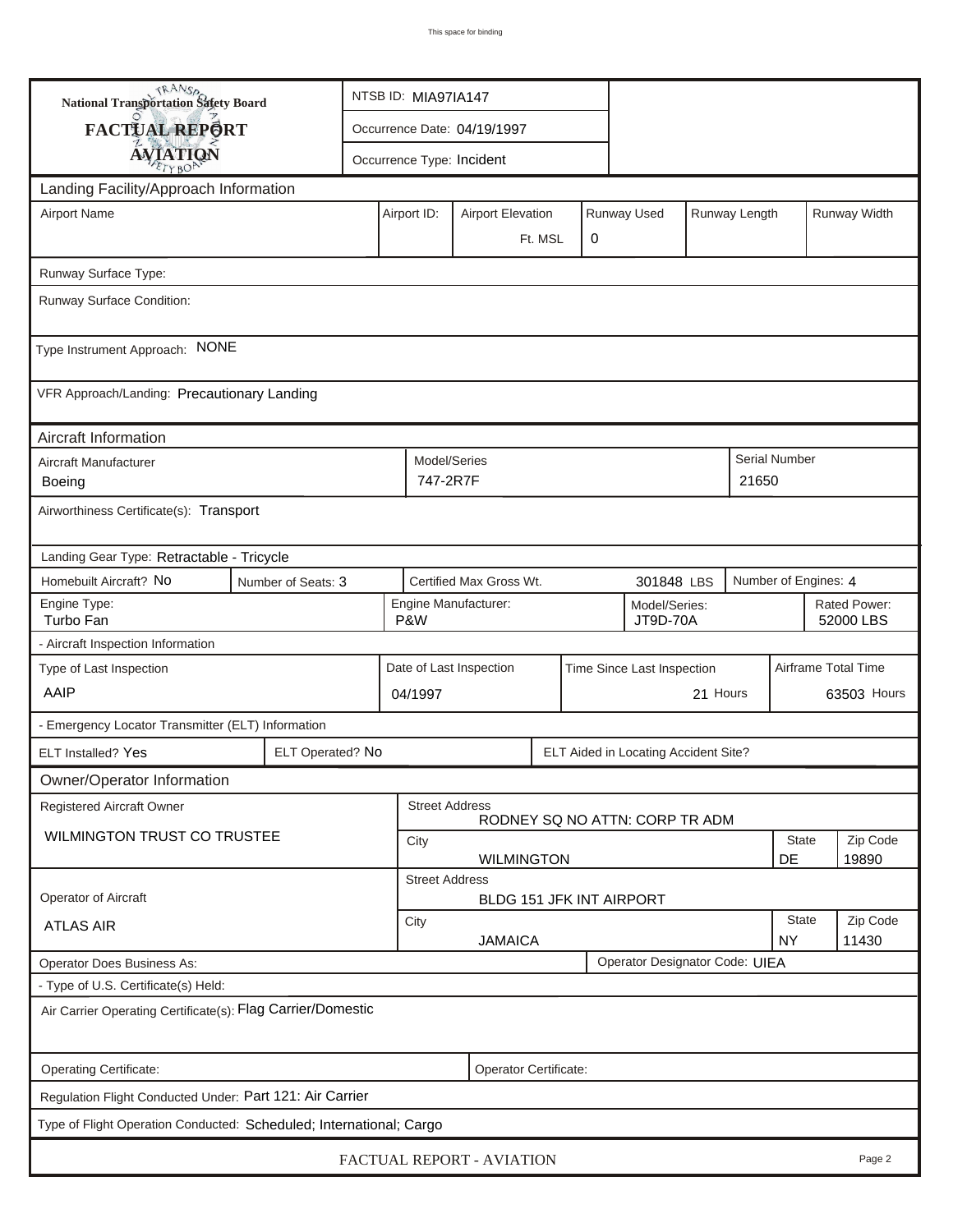|                                                                              | <b>National Transportation Safety Board</b>                                                |         |                        | NTSB ID: MIA97IA147                                  |                                     |       |              |                                        |                         |     |              |                                    |                     |
|------------------------------------------------------------------------------|--------------------------------------------------------------------------------------------|---------|------------------------|------------------------------------------------------|-------------------------------------|-------|--------------|----------------------------------------|-------------------------|-----|--------------|------------------------------------|---------------------|
|                                                                              | FACTUAL REPORT                                                                             |         |                        |                                                      | Occurrence Date: 04/19/1997         |       |              |                                        |                         |     |              |                                    |                     |
|                                                                              |                                                                                            |         |                        |                                                      | Occurrence Type: Incident           |       |              |                                        |                         |     |              |                                    |                     |
|                                                                              | <b>AVIATION</b>                                                                            |         |                        |                                                      |                                     |       |              |                                        |                         |     |              |                                    |                     |
|                                                                              | <b>First Pilot Information</b>                                                             |         |                        |                                                      |                                     |       |              |                                        |                         |     |              |                                    |                     |
| Name                                                                         |                                                                                            |         |                        |                                                      |                                     | City  |              |                                        |                         |     | <b>State</b> | Date of Birth                      | Age                 |
| On File                                                                      |                                                                                            |         |                        |                                                      | On File<br>On File<br>On File<br>50 |       |              |                                        |                         |     |              |                                    |                     |
| Sex: M                                                                       | Seat Occupied: Left<br>Principal Profession: Civilian Pilot<br>Certificate Number: On File |         |                        |                                                      |                                     |       |              |                                        |                         |     |              |                                    |                     |
| Airline Transport; Commercial<br>Certificate(s):                             |                                                                                            |         |                        |                                                      |                                     |       |              |                                        |                         |     |              |                                    |                     |
| Airplane Rating(s):                                                          |                                                                                            |         |                        | Multi-engine Land; Single-engine Land                |                                     |       |              |                                        |                         |     |              |                                    |                     |
|                                                                              | Rotorcraft/Glider/LTA: None                                                                |         |                        |                                                      |                                     |       |              |                                        |                         |     |              |                                    |                     |
|                                                                              | Instrument Rating(s): Airplane                                                             |         |                        |                                                      |                                     |       |              |                                        |                         |     |              |                                    |                     |
| Instructor Rating(s):                                                        | None                                                                                       |         |                        |                                                      |                                     |       |              |                                        |                         |     |              |                                    |                     |
|                                                                              | Type Rating/Endorsement for Accident/Incident Aircraft? Yes                                |         |                        |                                                      |                                     |       |              | <b>Current Biennial Flight Review?</b> |                         |     |              |                                    |                     |
|                                                                              | Medical Cert.: Class 1                                                                     |         |                        | Medical Cert. Status: Valid Medical--w/ waivers/lim. |                                     |       |              |                                        |                         |     |              | Date of Last Medical Exam: 11/1996 |                     |
|                                                                              |                                                                                            |         |                        |                                                      |                                     |       |              |                                        |                         |     |              |                                    |                     |
| - Flight Time Matrix                                                         |                                                                                            | All A/C | This Make<br>and Model | Airplane<br>Single Engine                            | Airplane<br>Mult-Engine             | Night |              | Actual                                 | Instrument<br>Simulated |     | Rotorcraft   | Glider                             | Lighter<br>Than Air |
| <b>Total Time</b>                                                            |                                                                                            | 7530    | 1429                   | 12                                                   | 7518                                |       | 1665         | 1072                                   |                         | 795 |              |                                    |                     |
|                                                                              | Pilot In Command(PIC)                                                                      | 5427    | 1258                   | 12                                                   | 5415                                | 1420  |              | 863                                    |                         | 532 |              |                                    |                     |
| Instructor                                                                   |                                                                                            |         |                        |                                                      |                                     |       |              |                                        |                         |     |              |                                    |                     |
| Last 90 Days                                                                 |                                                                                            | 152     | 152                    |                                                      | 152                                 |       | 65           | 51                                     |                         | 4   |              |                                    |                     |
| Last 30 Days                                                                 |                                                                                            | 74      | 74                     |                                                      | 74                                  |       | 31           | 24                                     |                         |     |              |                                    |                     |
| Last 24 Hours                                                                |                                                                                            | 3       | 3                      |                                                      | 3                                   |       | 3            | 1                                      |                         |     |              |                                    |                     |
| Seatbelt Used? Yes<br>Toxicology Performed? No<br>Shoulder Harness Used? Yes |                                                                                            |         |                        |                                                      |                                     |       |              |                                        | Second Pilot? Yes       |     |              |                                    |                     |
|                                                                              |                                                                                            |         |                        |                                                      |                                     |       |              |                                        |                         |     |              |                                    |                     |
|                                                                              | Flight Plan/Itinerary                                                                      |         |                        |                                                      |                                     |       |              |                                        |                         |     |              |                                    |                     |
|                                                                              | Type of Flight Plan Filed: IFR                                                             |         |                        |                                                      |                                     |       |              |                                        |                         |     |              |                                    |                     |
| Departure Point<br>Airport Identifier<br>Departure Time<br><b>State</b>      |                                                                                            |         |                        |                                                      | Time Zone                           |       |              |                                        |                         |     |              |                                    |                     |
|                                                                              | Same as Accident/Incident Location                                                         |         |                        |                                                      |                                     |       |              | MIA                                    |                         |     | 1923         |                                    | <b>EDT</b>          |
| <b>Destination</b>                                                           |                                                                                            |         |                        |                                                      |                                     |       | <b>State</b> |                                        | Airport Identifier      |     |              |                                    |                     |
| <b>BOGOTA</b>                                                                |                                                                                            |         |                        |                                                      |                                     | OF    | <b>BLG</b>   |                                        |                         |     |              |                                    |                     |
|                                                                              | Type of Clearance: IFR                                                                     |         |                        |                                                      |                                     |       |              |                                        |                         |     |              |                                    |                     |
|                                                                              | Type of Airspace: Class A                                                                  |         |                        |                                                      |                                     |       |              |                                        |                         |     |              |                                    |                     |
|                                                                              | Weather Information                                                                        |         |                        |                                                      |                                     |       |              |                                        |                         |     |              |                                    |                     |
| Source of Briefing:                                                          | Company                                                                                    |         |                        |                                                      |                                     |       |              |                                        |                         |     |              |                                    |                     |
| Method of Briefing:                                                          |                                                                                            |         |                        |                                                      |                                     |       |              |                                        |                         |     |              |                                    |                     |
|                                                                              |                                                                                            |         |                        | FACTUAL REPORT - AVIATION                            |                                     |       |              |                                        |                         |     |              |                                    | Page 3              |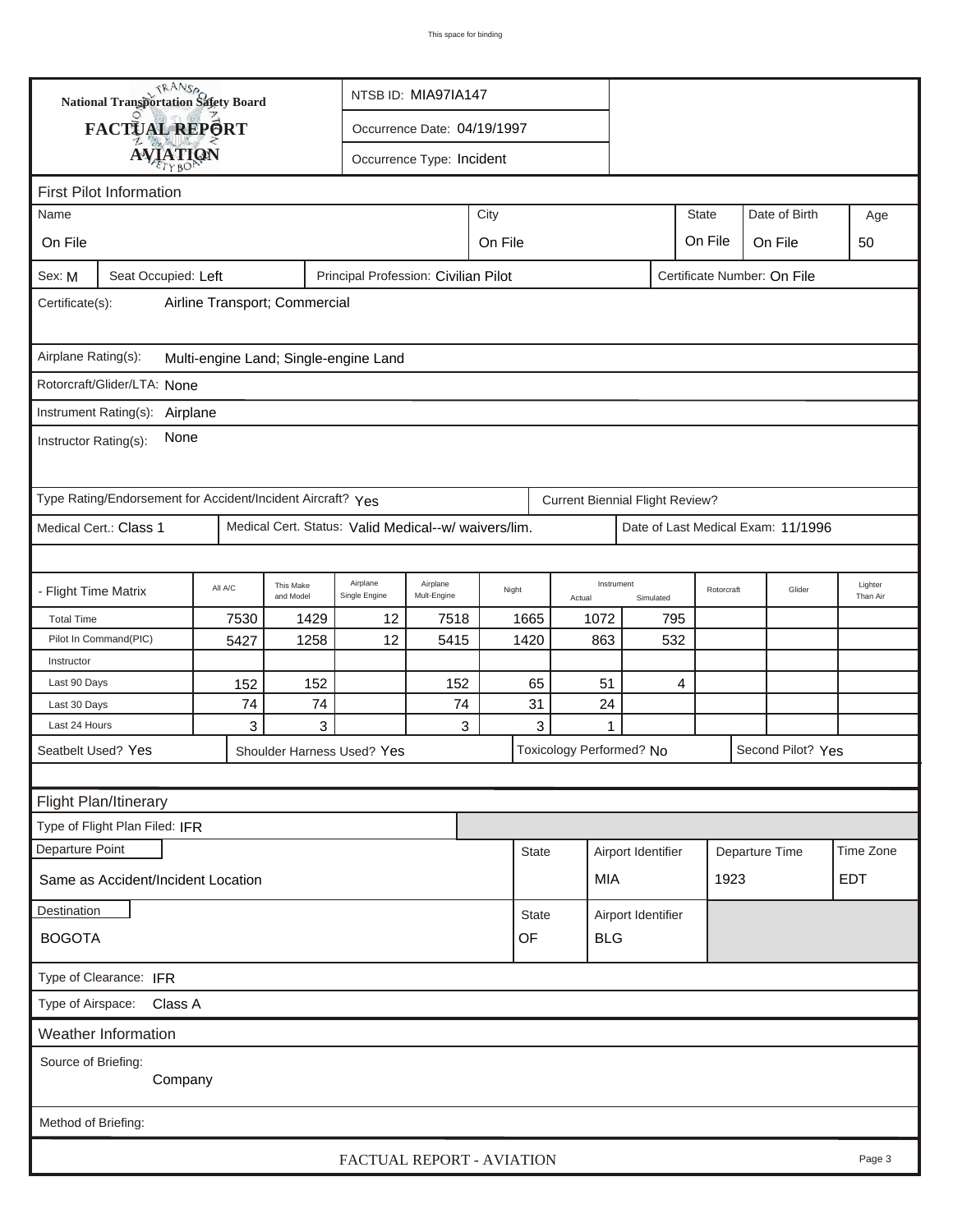| <b>National Transportation Safety Board</b><br>FACTUAL REPORT<br>Occurrence Date: 04/19/1997<br><b>AVIATION</b><br>Occurrence Type: Incident<br>Weather Information<br>WOF ID<br><b>WOF Elevation</b><br><b>Observation Time</b><br>Time Zone<br>WOF Distance From Accident Site<br>Direction From Accident Site<br>1956<br><b>EDT</b><br>11 Ft. MSL<br>0 NM<br>MIA<br>3000 Ft. AGL<br>Sky/Lowest Cloud Condition: Scattered<br>Condition of Light: Day<br>0 Ft. AGL<br>Lowest Ceiling: None<br>Visibility:<br>10<br><b>SM</b><br>Altimeter:<br>29.00<br>26 °C<br>Dew Point:<br>$6^{\circ}$ C<br>Wind Direction:<br>Temperature:<br>Density Altitude:<br>Wind Speed: 3<br>Gusts:<br>Weather Condtions at Accident Site: Visual Conditions<br>Visibility (RVR):<br>0<br>Visibility (RVV)<br>$\pmb{0}$<br>Ft.<br>SM<br>Intensity of Precipitation: Unknown<br>Restrictions to Visibility: None<br>None<br>Type of Precipitation:<br><b>Accident Information</b><br>Aircraft Damage: Minor<br>Aircraft Fire: None<br>Aircraft Explosion None<br>Classification: U.S. Registered/U.S. Soil | 0 Deg. Mag.<br>"Hg<br>Ft. |
|----------------------------------------------------------------------------------------------------------------------------------------------------------------------------------------------------------------------------------------------------------------------------------------------------------------------------------------------------------------------------------------------------------------------------------------------------------------------------------------------------------------------------------------------------------------------------------------------------------------------------------------------------------------------------------------------------------------------------------------------------------------------------------------------------------------------------------------------------------------------------------------------------------------------------------------------------------------------------------------------------------------------------------------------------------------------------------------|---------------------------|
|                                                                                                                                                                                                                                                                                                                                                                                                                                                                                                                                                                                                                                                                                                                                                                                                                                                                                                                                                                                                                                                                                        |                           |
|                                                                                                                                                                                                                                                                                                                                                                                                                                                                                                                                                                                                                                                                                                                                                                                                                                                                                                                                                                                                                                                                                        |                           |
|                                                                                                                                                                                                                                                                                                                                                                                                                                                                                                                                                                                                                                                                                                                                                                                                                                                                                                                                                                                                                                                                                        |                           |
|                                                                                                                                                                                                                                                                                                                                                                                                                                                                                                                                                                                                                                                                                                                                                                                                                                                                                                                                                                                                                                                                                        |                           |
|                                                                                                                                                                                                                                                                                                                                                                                                                                                                                                                                                                                                                                                                                                                                                                                                                                                                                                                                                                                                                                                                                        |                           |
|                                                                                                                                                                                                                                                                                                                                                                                                                                                                                                                                                                                                                                                                                                                                                                                                                                                                                                                                                                                                                                                                                        |                           |
|                                                                                                                                                                                                                                                                                                                                                                                                                                                                                                                                                                                                                                                                                                                                                                                                                                                                                                                                                                                                                                                                                        |                           |
|                                                                                                                                                                                                                                                                                                                                                                                                                                                                                                                                                                                                                                                                                                                                                                                                                                                                                                                                                                                                                                                                                        |                           |
|                                                                                                                                                                                                                                                                                                                                                                                                                                                                                                                                                                                                                                                                                                                                                                                                                                                                                                                                                                                                                                                                                        |                           |
|                                                                                                                                                                                                                                                                                                                                                                                                                                                                                                                                                                                                                                                                                                                                                                                                                                                                                                                                                                                                                                                                                        |                           |
|                                                                                                                                                                                                                                                                                                                                                                                                                                                                                                                                                                                                                                                                                                                                                                                                                                                                                                                                                                                                                                                                                        |                           |
|                                                                                                                                                                                                                                                                                                                                                                                                                                                                                                                                                                                                                                                                                                                                                                                                                                                                                                                                                                                                                                                                                        |                           |
|                                                                                                                                                                                                                                                                                                                                                                                                                                                                                                                                                                                                                                                                                                                                                                                                                                                                                                                                                                                                                                                                                        |                           |
|                                                                                                                                                                                                                                                                                                                                                                                                                                                                                                                                                                                                                                                                                                                                                                                                                                                                                                                                                                                                                                                                                        |                           |
|                                                                                                                                                                                                                                                                                                                                                                                                                                                                                                                                                                                                                                                                                                                                                                                                                                                                                                                                                                                                                                                                                        |                           |
|                                                                                                                                                                                                                                                                                                                                                                                                                                                                                                                                                                                                                                                                                                                                                                                                                                                                                                                                                                                                                                                                                        |                           |
|                                                                                                                                                                                                                                                                                                                                                                                                                                                                                                                                                                                                                                                                                                                                                                                                                                                                                                                                                                                                                                                                                        |                           |
|                                                                                                                                                                                                                                                                                                                                                                                                                                                                                                                                                                                                                                                                                                                                                                                                                                                                                                                                                                                                                                                                                        |                           |
| <b>TOTAL</b><br>- Injury Summary Matrix<br>Fatal<br>Serious<br>Minor<br>None                                                                                                                                                                                                                                                                                                                                                                                                                                                                                                                                                                                                                                                                                                                                                                                                                                                                                                                                                                                                           |                           |
| <b>First Pilot</b><br>1<br>1                                                                                                                                                                                                                                                                                                                                                                                                                                                                                                                                                                                                                                                                                                                                                                                                                                                                                                                                                                                                                                                           |                           |
| Second Pilot<br>$\mathbf 1$                                                                                                                                                                                                                                                                                                                                                                                                                                                                                                                                                                                                                                                                                                                                                                                                                                                                                                                                                                                                                                                            |                           |
| <b>Student Pilot</b>                                                                                                                                                                                                                                                                                                                                                                                                                                                                                                                                                                                                                                                                                                                                                                                                                                                                                                                                                                                                                                                                   |                           |
| Flight Instructor                                                                                                                                                                                                                                                                                                                                                                                                                                                                                                                                                                                                                                                                                                                                                                                                                                                                                                                                                                                                                                                                      |                           |
| <b>Check Pilot</b>                                                                                                                                                                                                                                                                                                                                                                                                                                                                                                                                                                                                                                                                                                                                                                                                                                                                                                                                                                                                                                                                     |                           |
| 1<br><b>Flight Engineer</b>                                                                                                                                                                                                                                                                                                                                                                                                                                                                                                                                                                                                                                                                                                                                                                                                                                                                                                                                                                                                                                                            |                           |
| Cabin Attendants                                                                                                                                                                                                                                                                                                                                                                                                                                                                                                                                                                                                                                                                                                                                                                                                                                                                                                                                                                                                                                                                       |                           |
| Other Crew                                                                                                                                                                                                                                                                                                                                                                                                                                                                                                                                                                                                                                                                                                                                                                                                                                                                                                                                                                                                                                                                             |                           |
| Passengers                                                                                                                                                                                                                                                                                                                                                                                                                                                                                                                                                                                                                                                                                                                                                                                                                                                                                                                                                                                                                                                                             |                           |
| - TOTAL ABOARD -<br>3<br>3                                                                                                                                                                                                                                                                                                                                                                                                                                                                                                                                                                                                                                                                                                                                                                                                                                                                                                                                                                                                                                                             |                           |
| Other Ground<br>0<br>0<br>0<br>0                                                                                                                                                                                                                                                                                                                                                                                                                                                                                                                                                                                                                                                                                                                                                                                                                                                                                                                                                                                                                                                       |                           |
| - GRAND TOTAL -<br>$\overline{0}$<br>0<br>0<br>$\overline{3}$<br>3                                                                                                                                                                                                                                                                                                                                                                                                                                                                                                                                                                                                                                                                                                                                                                                                                                                                                                                                                                                                                     |                           |